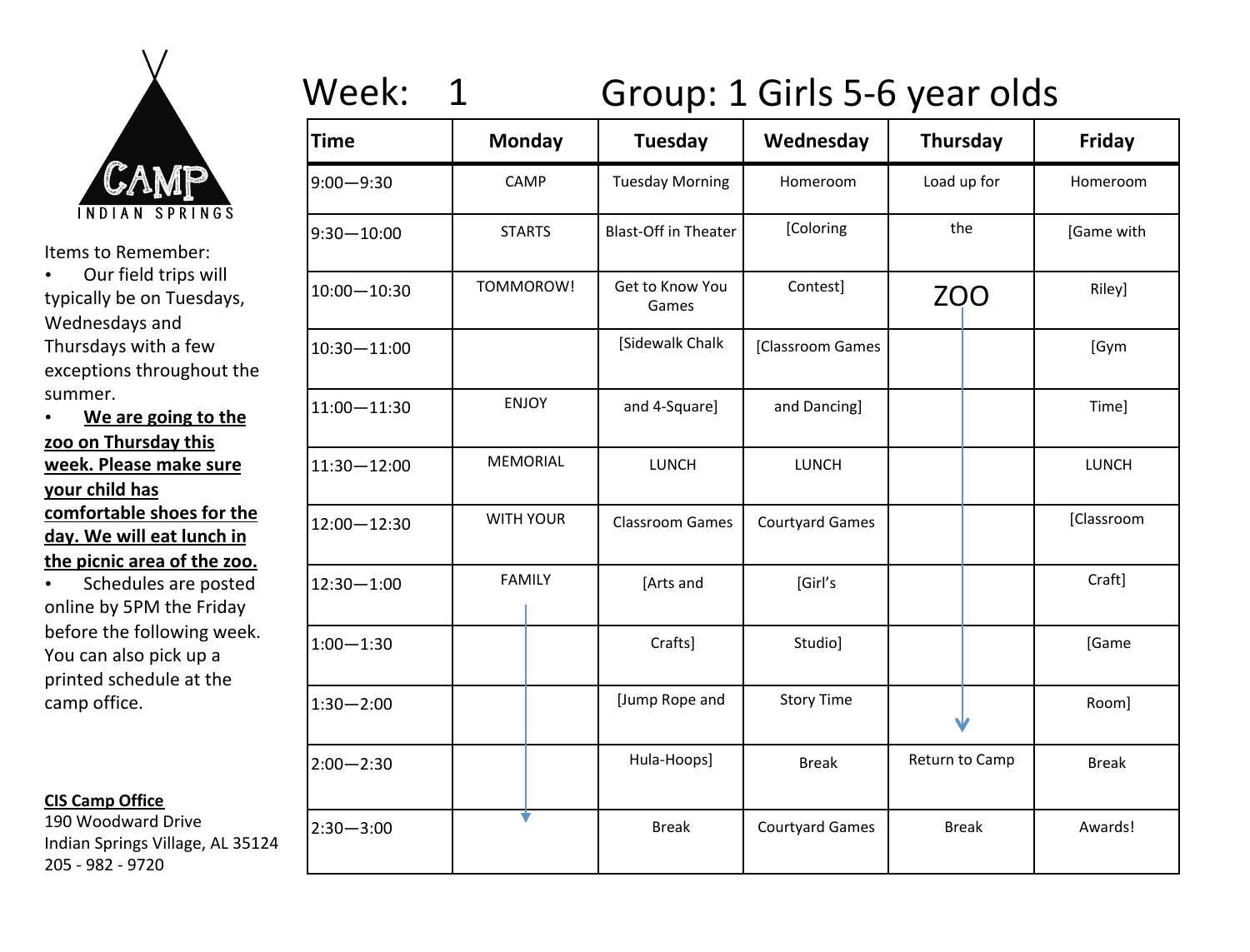

• Our field trips will typically be on Tuesdays, Wednesdays and Thursdays with a few exceptions throughout the summer. 

### • We are going to the zoo on Thursday this **week. Please make sure your child has** comfortable shoes for the day. We will eat lunch in the picnic area of the zoo.

• Schedules are posted online by 5PM the Friday before the following week. You can also pick up a printed schedule at the camp office.

### **CIS Camp Office**

190 Woodward Drive Indian Springs Village, AL 35124 205 - 982 - 9720

# Week: 1 Group: 1 Boys 5-6 year olds

| <b>Time</b>     | <b>Monday</b>    | <b>Tuesday</b>              | Wednesday                 | Thursday       | <b>Friday</b>     |
|-----------------|------------------|-----------------------------|---------------------------|----------------|-------------------|
| $9:00 - 9:30$   | CAMP             | <b>Tuesday Morning</b>      | Homeroom                  | Load up for    | Homeroom          |
| $9:30 - 10:00$  | <b>STARTS</b>    | <b>Blast-Off in Theater</b> | [Trail                    | the            | [Game with        |
| $10:00 - 10:30$ | TOMMOROW!        | [Arts and                   | Hike]                     | <b>ZOO</b>     | Riley]            |
| $10:30 - 11:00$ |                  | Crafts]                     | [Paly with                |                | [Gym              |
| $11:00 - 11:30$ | <b>ENJOY</b>     | [Freeze Tag]                | Hot Wheels]               |                | Time]             |
| $11:30 - 12:00$ | <b>MEMORIAL</b>  | <b>LUNCH</b>                | <b>LUNCH</b>              |                | LUNCH             |
| $12:00 - 12:30$ | <b>WITH YOUR</b> | <b>Octopus Tag</b>          | [War                      |                | [Story            |
| $12:30 - 1:00$  | <b>FAMILY</b>    | [Game                       | Ball]                     |                | Time]             |
| $1:00 - 1:30$   |                  | Room]                       | [Classroom                |                | Sidewalk<br>Chalk |
| $1:30 - 2:00$   |                  | [Paly Night at the          | Games]                    |                | Gaga Pit          |
| $2:00 - 2:30$   |                  | Museum]                     | [Animal Walk to<br>Snack] | Return to Camp | <b>Break</b>      |
| $2:30 - 3:00$   |                  | <b>Break</b>                | <b>Break</b>              | <b>Break</b>   | Awards!           |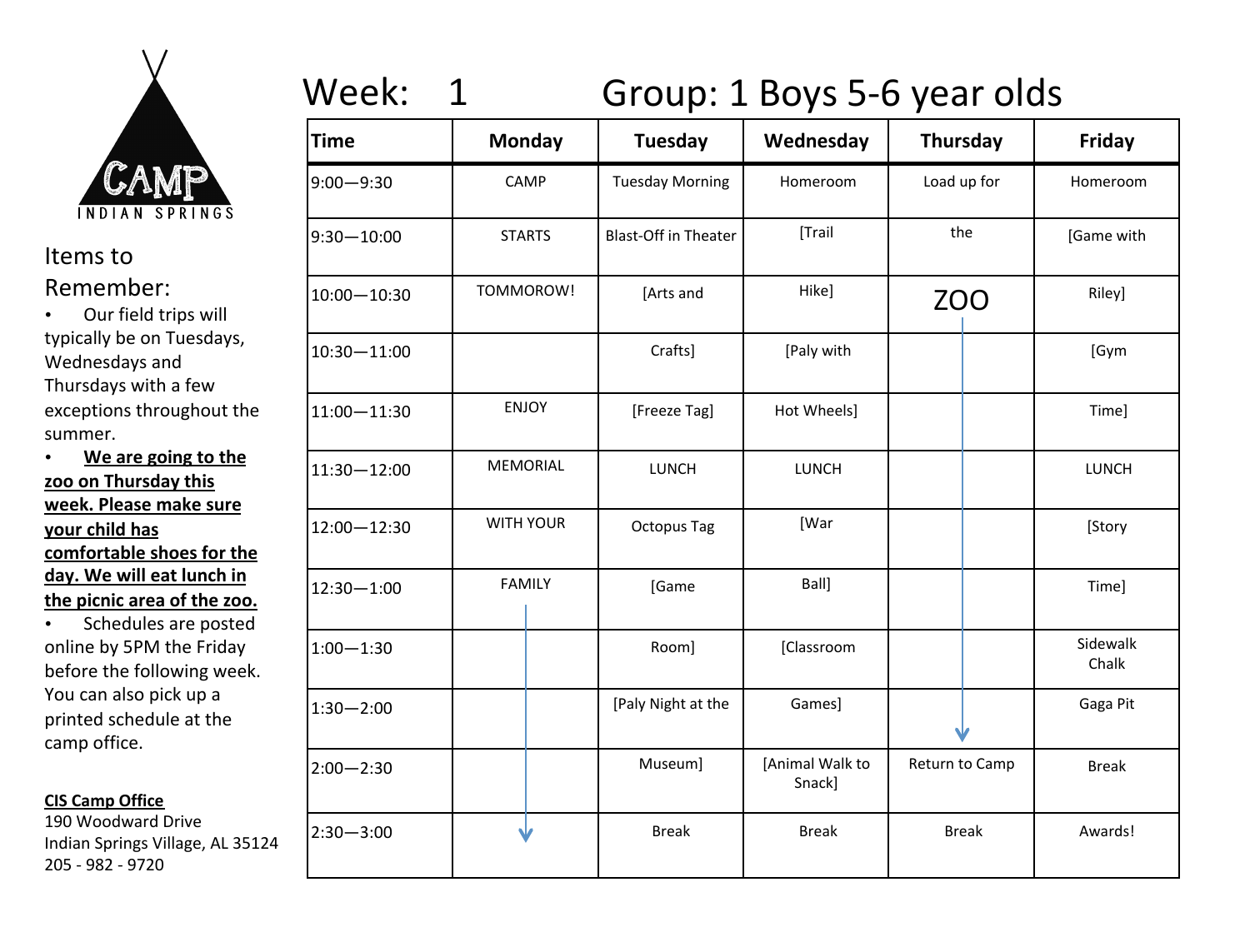

• Our field trips will typically be on Tuesdays, Wednesdays and Thursdays with a few exceptions throughout the summer. 

• We are going to the zoo on Thursday this **week. Please make sure your child has** comfortable shoes for the day. We will eat lunch in the picnic area of the zoo.

• Schedules are posted online by 5PM the Friday before the following week. You can also pick up a printed schedule at the camp office.

### **CIS Camp Office**

190 Woodward Drive Indian Springs Village, AL 35124 205 - 982 - 9720

# Week: 1 Group: II Girls 7-8 year olds

| <b>Time</b>     | <b>Monday</b>    | Tuesday                     | Wednesday           | <b>Thursday</b> | <b>Friday</b>         |
|-----------------|------------------|-----------------------------|---------------------|-----------------|-----------------------|
| $9:00 - 9:30$   | CAMP             | <b>Tuesday Morning</b>      | Homeroom            | Load up for     | Homeroom              |
| $9:30 - 10:00$  | <b>STARTS</b>    | <b>Blast-Off in Theater</b> | Barbie's            | the             | [Play with Play-Doh]  |
| $10:00 - 10:30$ | TOMMOROW!        | [Name Game]                 | [Arts and           | <b>ZOO</b>      | [Go                   |
| $10:30 - 11:00$ |                  | [Elbow Tag]                 | Crafts]             |                 | Canoeing]             |
| $11:00 - 11:30$ | <b>ENJOY</b>     | [Statue]                    | <b>Freeze Dance</b> |                 | [Rainbow Light]       |
| $11:30 - 12:00$ | MEMORIAL         | <b>LUNCH</b>                | <b>LUNCH</b>        |                 | LUNCH                 |
| $12:00 - 12:30$ | <b>WITH YOUR</b> | [War Ball]                  | [Gym                |                 | [Game                 |
| $12:30 - 1:00$  | <b>FAMILY</b>    | [Girl's                     | Time]               |                 | Room]                 |
| $1:00 - 1:30$   |                  | Studio]                     | [Game with          |                 | {Simon Says]          |
| $1:30 - 2:00$   |                  | Dance Party!                | Riley]              |                 | [Little Sally Walker] |
| $2:00 - 2:30$   |                  | <b>Courtyard Games</b>      | Coloring            | Return to Camp  | <b>Break</b>          |
| $2:30 - 3:00$   |                  | <b>Break</b>                | <b>Break</b>        | <b>Break</b>    | Awards!               |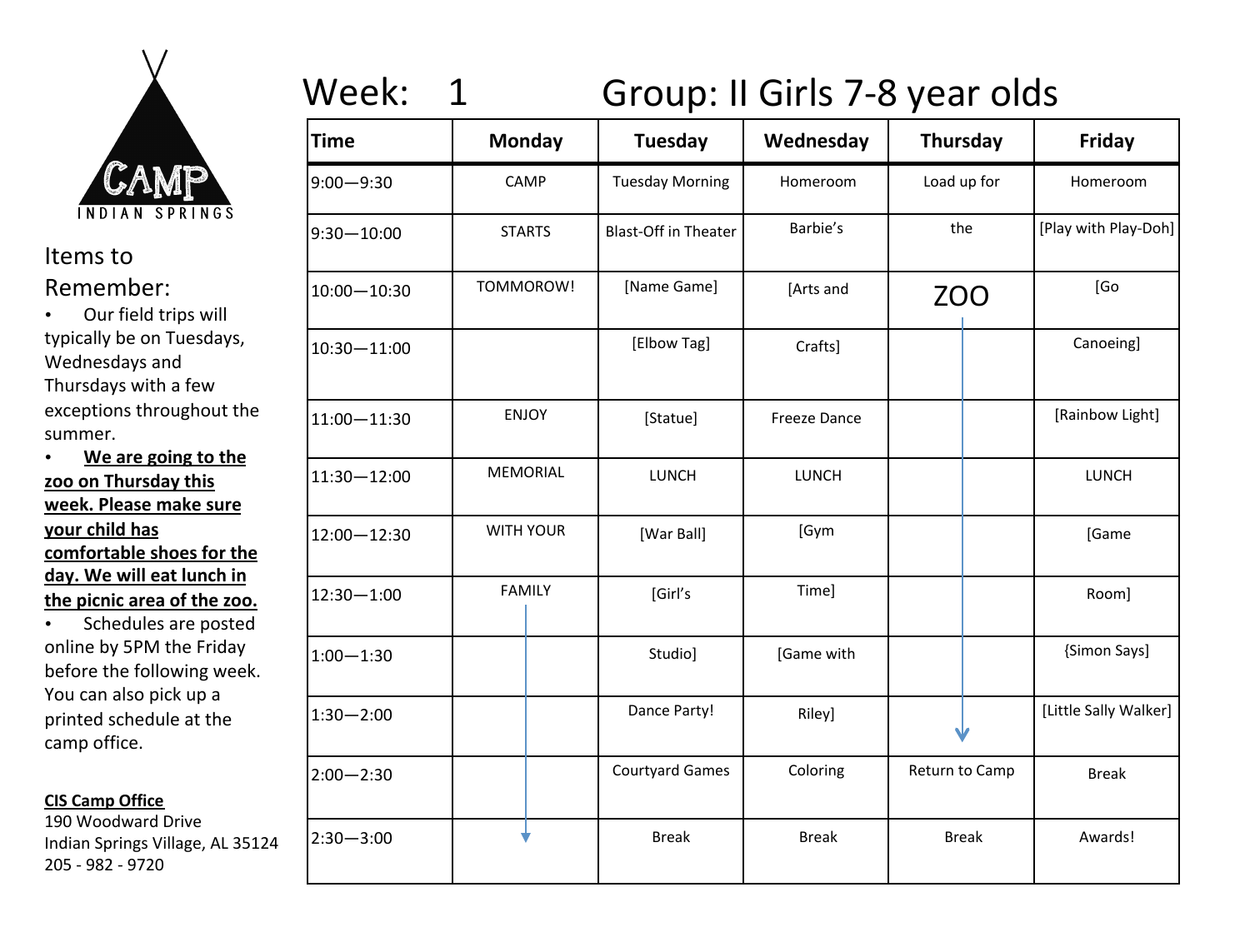

• Our field trips will typically be on Tuesdays, Wednesdays and Thursdays with a few exceptions throughout the summer. 

### • We are going to the zoo on Thursday this **week. Please make sure your child has** comfortable shoes for the day. We will eat lunch in the picnic area of the zoo.

• Schedules are posted online by 5PM the Friday before the following week. You can also pick up a printed schedule at the camp office.

### **CIS Camp Office**

190 Woodward Drive Indian Springs Village, AL 35124 205 - 982 - 9720

# Week: 1 Group: II Boys 7-8 year olds

| <b>Time</b>     | <b>Monday</b>    | <b>Tuesday</b>              | Wednesday           | <b>Thursday</b> | Friday            |
|-----------------|------------------|-----------------------------|---------------------|-----------------|-------------------|
| $9:00 - 9:30$   | CAMP             | <b>Tuesday Morning</b>      | Homeroom            | Load up for     | Homeroom          |
| $9:30 - 10:00$  | <b>STARTS</b>    | <b>Blast-Off in Theater</b> | Trashball<br>Trivia | the             | [Go               |
| $10:00 - 10:30$ | TOMMOROW!        | [Game with                  | [Speed              | <b>ZOO</b>      | Fishing]          |
| 10:30-11:00     |                  | Riley]                      | Ball]               |                 | Gaga Pit          |
| $11:00 - 11:30$ | <b>ENJOY</b>     | [Gym                        | [Arts and           |                 | [Go               |
| 11:30-12:00     | <b>MEMORIAL</b>  | Time]                       | Crafts]             |                 | Canoeing]         |
| 12:00-12:30     | <b>WITH YOUR</b> | LUNCH                       | LUNCH               |                 | LUNCH             |
| 12:30-1:00      | <b>FAMILY</b>    | Capture the Flag            | [Game               |                 | [War              |
| $1:00 - 1:30$   |                  | [Play                       | Room]               |                 | Ball]             |
| $1:30 - 2:00$   |                  | Kickball]                   | [Capture the        |                 | <b>Trail Hike</b> |
| $2:00 - 2:30$   |                  | <b>Courtyard Games</b>      | Flag]               | Return to Camp  | <b>Break</b>      |
| $2:30 - 3:00$   |                  | <b>Break</b>                | <b>Break</b>        | <b>Break</b>    | Awards!           |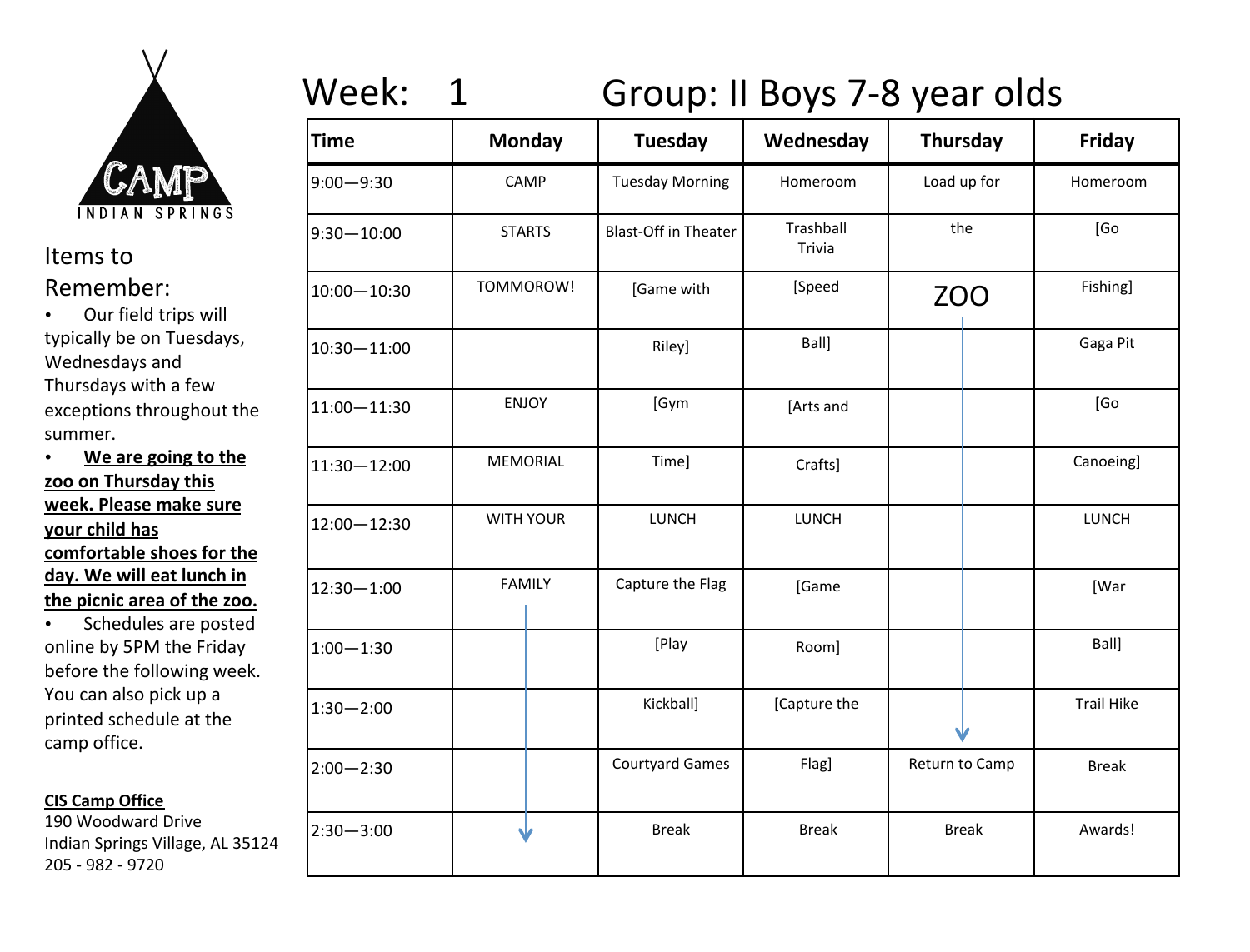

• Our field trips will typically be on Tuesdays, Wednesdays and Thursdays with a few exceptions throughout the summer. 

### • We are going to the zoo on Thursday this **week. Please make sure your child has** comfortable shoes for the day. We will eat lunch in the picnic area of the zoo.

• Schedules are posted online by 5PM the Friday before the following week. You can also pick up a printed schedule at the camp office.

### **CIS Camp Office**

190 Woodward Drive Indian Springs Village, AL 35124 205 - 982 - 9720

# Week: 1 Group: III A Girls 9-10 year olds

| Time          | <b>Monday</b>    | <b>Tuesday</b>              | Wednesday                      | <b>Thursday</b> | Friday       |
|---------------|------------------|-----------------------------|--------------------------------|-----------------|--------------|
| 9:00—9:30     | CAMP             | <b>Tuesday Morning</b>      | Homeroom                       | Load up for     | Homeroom     |
| 9:30-10:00    | <b>STARTS</b>    | <b>Blast-Off in Theater</b> | [War                           | the             | [Gym         |
| 10:00-10:30   | TOMMOROW!        | [Game                       | Ball]                          | <b>ZQO</b>      | Time]        |
| 10:30-11:00   |                  | Room]                       | Friendship<br><b>Bracelets</b> |                 | [Scream      |
| 11:00-11:30   | <b>ENJOY</b>     | [Arts and                   | [Go                            |                 | Machine]     |
| 11:30-12:00   | <b>MEMORIAL</b>  | Crafts]                     | Canoeing]                      |                 | LUNCH        |
| 12:00 - 12:30 | <b>WITH YOUR</b> | LUNCH                       | LUNCH                          |                 | [Silent      |
| 12:30-1:00    | <b>FAMILY</b>    | Mafia                       | [The Artist]                   |                 | Interviews]  |
| $1:00 - 1:30$ |                  | Getting to know<br>you]     | [Balloon Pop]                  |                 | [Game with   |
| $1:30 - 2:00$ |                  | [Girl's                     | You, Me, Left, Right           |                 | Riley]       |
| 2:00-2:30     |                  | Studio]                     |                                | Return to Camp  | <b>Break</b> |
| 2:30-3:00     |                  | <b>Break</b>                | <b>Break</b>                   | <b>Break</b>    | Awards!      |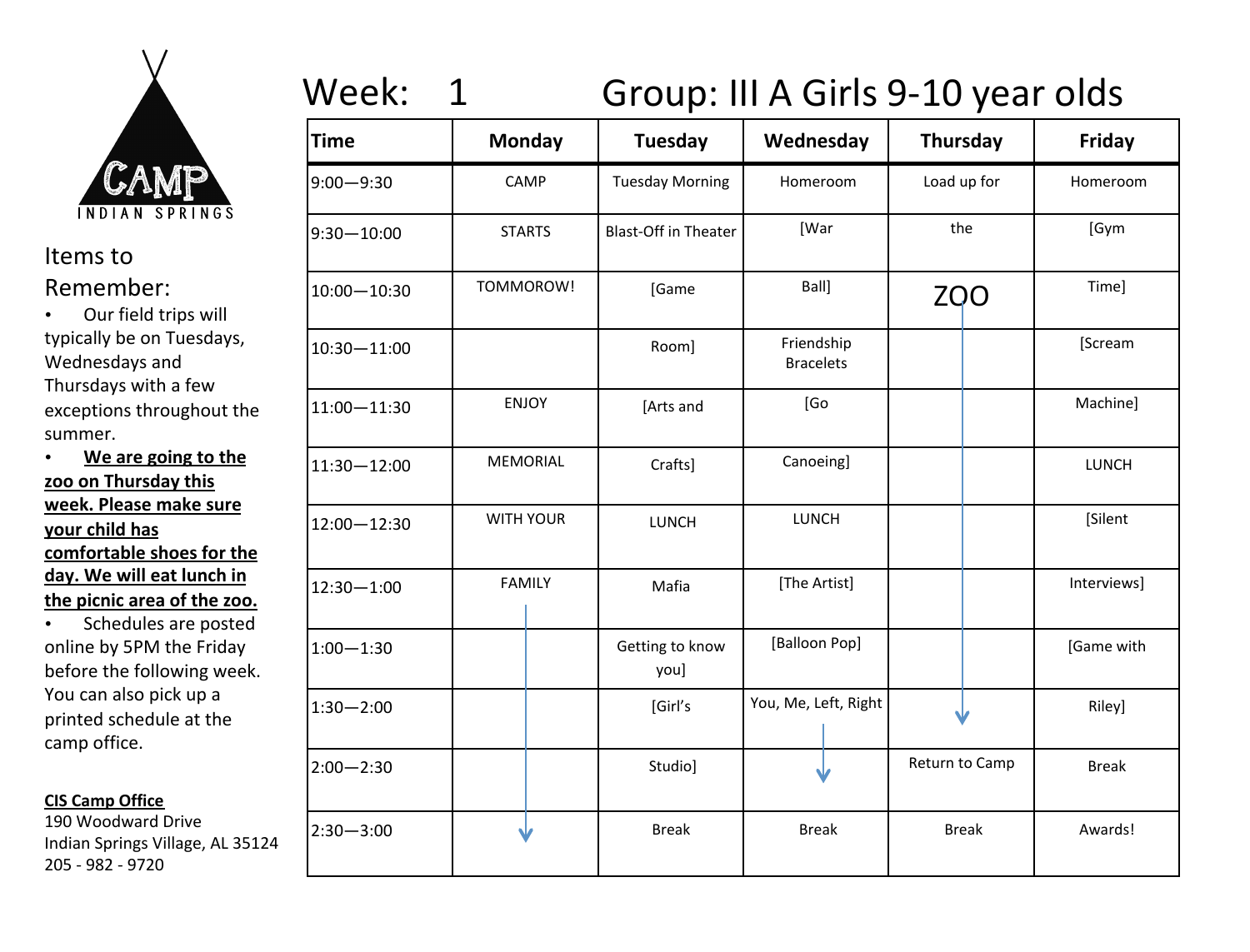

• Our field trips will typically be on Tuesdays, Wednesdays and Thursdays with a few exceptions throughout the summer. 

### • We are going to the zoo on Thursday this **week. Please make sure your child has** comfortable shoes for the day. We will eat lunch in the picnic area of the zoo.

• Schedules are posted online by 5PM the Friday before the following week. You can also pick up a printed schedule at the camp office.

### **CIS Camp Office**

190 Woodward Drive Indian Springs Village, AL 35124 205 - 982 - 9720

# Week: 1 Group: III A Boys 9-10 year olds

| <b>Time</b>     | <b>Monday</b>    | <b>Tuesday</b>              | Wednesday          | Thursday       | Friday            |
|-----------------|------------------|-----------------------------|--------------------|----------------|-------------------|
| $9:00 - 9:30$   | CAMP             | <b>Tuesday Morning</b>      | Homeroom           | Load up for    | Homeroom          |
| $9:30 - 10:00$  | <b>STARTS</b>    | <b>Blast-Off in Theater</b> | Go Fishing         | the            | Gaga Pit          |
| $10:00 - 10:30$ | TOMMOROW!        | [Ultimate                   | [Go                | <b>ZOO</b>     | [Arts and         |
| $10:30 - 11:00$ |                  | Football]                   | Canoeing]          |                | Crafts]           |
| $11:00 - 11:30$ | <b>ENJOY</b>     | [Game with                  | [Game              |                | [Flag             |
| $11:30 - 12:00$ | <b>MEMORIAL</b>  | Riley]                      | Room]              |                | Football]         |
| 12:00 - 12:30   | <b>WITH YOUR</b> | LUNCH                       | LUNCH              |                | LUNCH             |
| $12:30 - 1:00$  | <b>FAMILY</b>    | [Classroom Games]           | <b>Board Games</b> |                | [Classroom        |
| $1:00 - 1:30$   |                  | [Gym                        | [War               |                | Games]            |
| $1:30 - 2:00$   |                  | Time]                       | Ball]              |                | <b>Head Catch</b> |
| $2:00 - 2:30$   |                  | <b>Courtyard Games</b>      | <b>Freeze Tag</b>  | Return to Camp | <b>Break</b>      |
| $2:30 - 3:00$   | ◡                | <b>Break</b>                | <b>Break</b>       | <b>Break</b>   | Awards!           |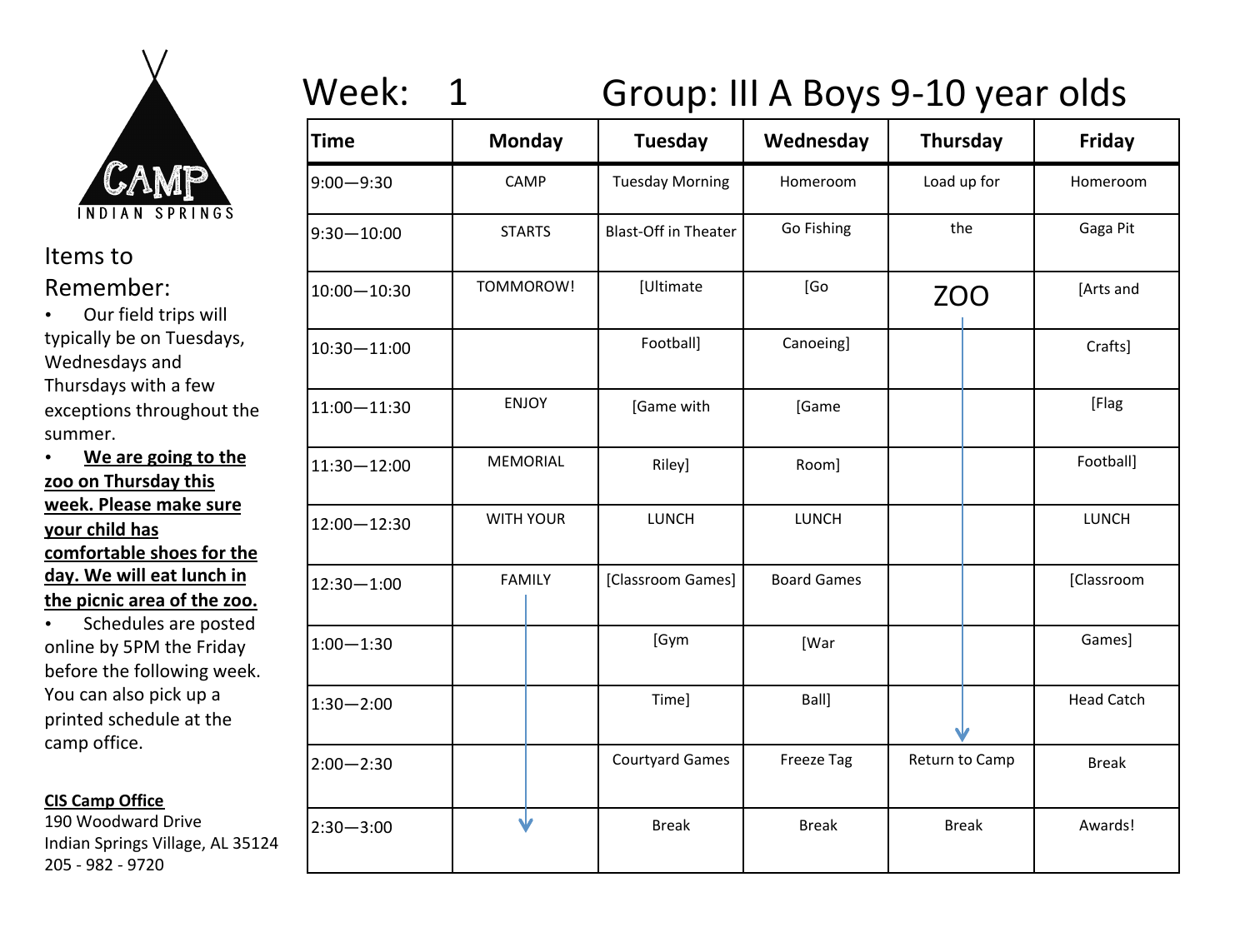

Items to Remember:

• Our field trips will typically be on Tuesdays, Wednesdays and Thursdays with a few exceptions throughout the summer.

• **This week you are going to High Point. This is a indoor rock climbing experience. Wear closed**  toe shoes, socks and appropriate shorts.

• Schedules are posted online by 5PM the Friday before the following week. You can also pick up a printed schedule at the camp office.

#### **CIS Camp Office**

190 Woodward Drive Indian Springs Village, AL 35124 205 - 982 - 9720

# Week: 1 Group: IV Girls 11-13 year olds

| <b>Time</b>   | <b>Monday</b>    | Tuesday                     | Wednesday        | Thursday       | Friday             |
|---------------|------------------|-----------------------------|------------------|----------------|--------------------|
| 9:00-9:30     | CAMP             | <b>Tuesday Morning</b>      | Homeroom         | Homeroom       | Homeroom           |
| 9:30-10:00    | <b>STARTS</b>    | <b>Blast-Off in Theater</b> | {Load up for     | [Game          | [Capture the       |
| 10:00-10:30   | TOMMOROW!        | [Ice                        | <b>Rock Wall</b> | Room]          | Flag]              |
| 10:30-11:00   |                  | Breakers]                   | Climbing         | [Gym           | [Classroom Craft   |
| 11:00-11:30   | <b>ENJOY</b>     | [Go                         |                  | Time]          | and Game]          |
| 11:30-12:00   | <b>MEMORIAL</b>  | Canoeing]                   | Return to Camp}  | <b>Scripts</b> | <b>Talent Show</b> |
| 12:00-12:30   | <b>WITH YOUR</b> | <b>LUNCH</b>                | LUNCH            | LUNCH          | LUNCH              |
| 12:30-1:00    | <b>FAMILY</b>    | <b>Board Games</b>          | [Play Infection  | [Gaga          | [Girl's            |
| $1:00 - 1:30$ |                  | [Game with                  | Outside]         | Pit]           | Studio]            |
| $1:30 - 2:00$ |                  | Riley]                      | [Arts and        | [War           | Master in the Dark |
| 2:00-2:30     |                  | Yoga                        | Crafts]          | Ball]          | <b>Break</b>       |
| $2:30 - 3:00$ |                  | <b>Break</b>                | <b>Break</b>     | <b>Break</b>   | Awards!            |